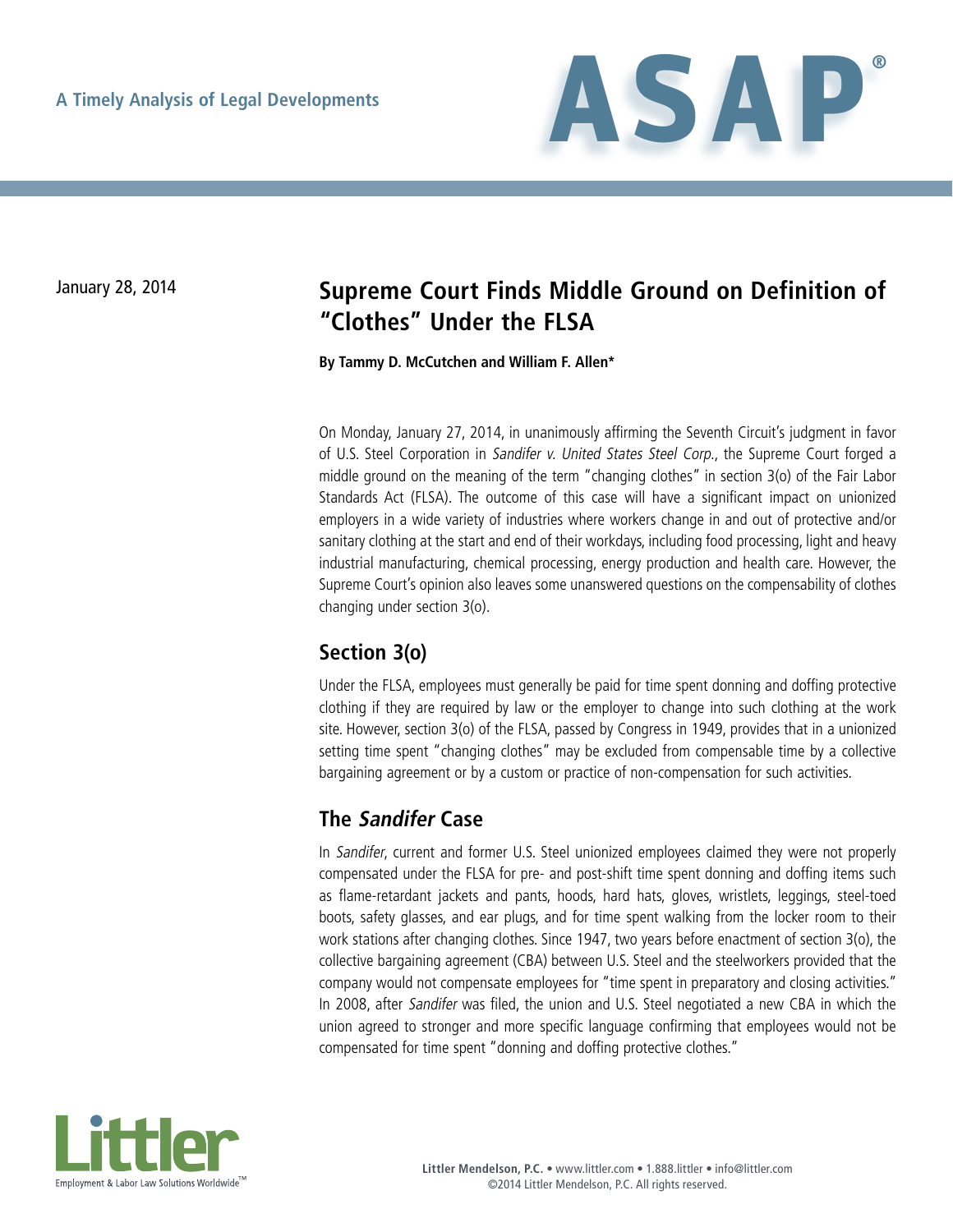The district court granted summary judgment in U.S. Steel's favor on the issue of whether the various items were "clothes" within the meaning of FLSA section 3(o), and therefore determined the employees need not be paid for time spent donning. The district court also ruled that if hardhats, safety glasses and ear plugs were not clothes, the time spent donning and doffing such items was de minimis and thus not compensable under the FLSA.

On appeal, the Seventh Circuit affirmed the district court's ruling, including its de minimis finding. The Seventh Circuit's decision, however, conflicted with Ninth Circuit authority' in a meatpacking case holding that "special protective gear is different in kind from typical clothing" and is not "clothes" under section 3(o). The Fourth, Sixth, Tenth, and Eleventh Circuits had adopted a different definition of clothes that includes anything one "wears," including "accessories" such as ear plugs and safety glasses.

## **The Supreme Court's Decision**

At oral argument on November 4, 2013, the Supreme Court wrestled with the different definitions of "clothes" proposed by U.S. Steel and its employees. The employees argued an item should be excluded "if it is worn to protect against a workplace hazard and was designed to protect against hazards." The employer argued for inclusion of "work outfit[s] industrial workers were required to change into and out of to be ready for work." Filing an *amicus* brief supporting U.S. Steel, the government offered a new middle ground alternative by arguing that, although some protective gear—such as safety glasses and ear protection—are not clothes, donning and doffing such items are "ancillary" to changing clothes and thus non-compensable.

The Supreme Court rejected the definition of clothes proposed both by the employees and the employer. The Court held that the employees' effort to exclude all protective clothing from section 3(o) was too narrow, finding their definition "runs the risk of reducing §203(o) to near nothingness." But, the Court also characterized the "entire outfit" definition proposed by the employer to be a "capacious construction."

Instead, writing for the unanimous court, Justice Scalia resorted to the "fundamental canon of statutory construction that, unless otherwise defined, words will be interpreted taking their ordinary, contemporary, common meaning." Referencing contemporaneous dictionaries, the Court held that "clothes" means "items that are both designed and used to cover the body and are commonly regarded as articles of dress." This definition, the Supreme Court stated, "leaves room for distinguishing between clothes and wearable items that are not clothes, such as some equipment and devices" (such as a wristwatch), but "does not exclude all objects that could conceivably be characterized as equipment." The Supreme Court rejected the view embraced by some courts of appeals that clothes meant anything worn on the body, including tools and accessories, and specifically singled out necklaces, knapsacks, knife holders, and tools as not qualifying as clothes.

Next, addressing the meaning of "changing" clothes, the Supreme Court rejected the employees' argument that protective gear put on over a worker's street clothes is not covered by section 3(o). Rather, the Court held, changing clothes includes not only putting on substitute clothing but also "altering dress."

Applying these principles to the 12 specific items at issue in the case, the Supreme Court found the following nine items to be "clothes": (1) flame-retardant jackets; (2) flame-retardant pants; (3) flame-retardant hoods; (4) a hard hat ("simply a type of hat"); (5) snoods (the industrial equivalent to a skier's "balaclava"); (6) wristlets ("essentially detached shirt-sleeves"); (7) work gloves; (8) leggings ("much like traditional legwarmers, but with straps"); and (9) metatarsal boots ("just a special kind of shoe"). The Court found that these items qualified as "clothes" because they were "both designed and used to cover the body and commonly regarded as articles of dress." On the other hand, the Court concluded safety glasses, ear plugs and a respirator are not "clothes" under section 3(o).

## **The De Minimis Standard**

Addressing the compensability of donning and doffing the non-clothes items (safety glasses, ear plugs and a respirator), unlike the Seventh Circuit, the Supreme Court found that a "de minimis doctrine does not fit comfortably within the statute at issue here, which, it can be fairly said is all about trifles—the relatively insignificant periods of time in which employees wash up and put on various items of clothing needed for their jobs." The Court found no basis in section 3(o) for distinguishing between the minute or so necessary to put on glasses from the minute or so to put on a snood: "If the statute in question requires courts to select among trifles, de minimis non curat lex is not Latin for close enough for government work."

1 Alvarez v. IBP, Inc., 339 F.3d 894, 905 (9th Cir. 2003).